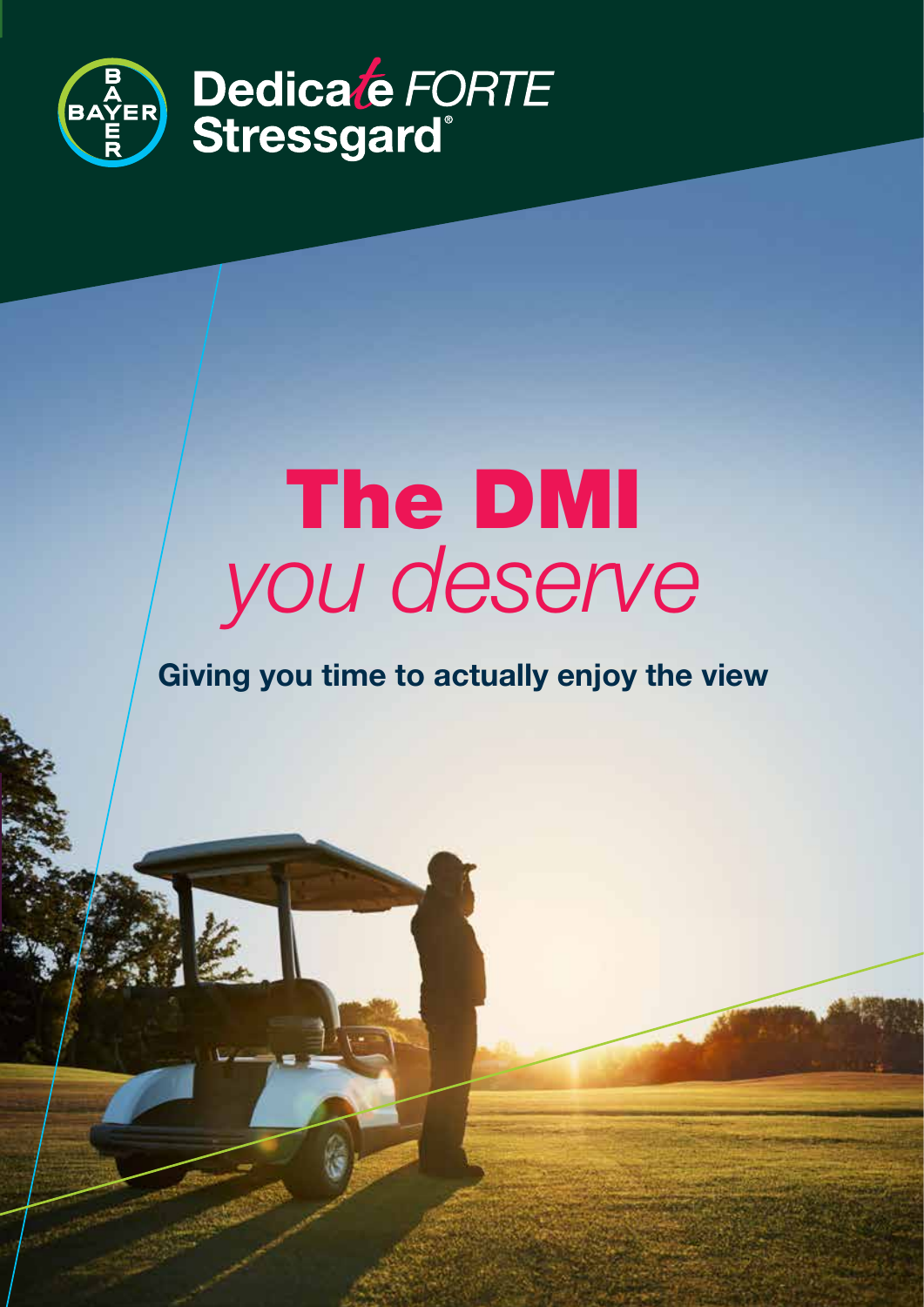### The DMI  *you deserve* // *Product Information*

### // *Diseases Controlled*

Fairy Ring Dollar Spot Anthracnose Brown Patch Fusarium or Microdochium Patch Helminthosporium disease Gray leaf spot Rust

### // *Areas of Use*

*All turf species and varieties*

Dedicate *FORTE* Stressgard® is a new, broad-spectrum fungicide from Bayer. It is the first DMI fungicide, containing tebuconazole (240 g/L) with Stressgard Formulation Technology, and controls tough soil-borne and foliar fungal diseases in both cool and warm season turfgrass.

Dedicate *FORTE* Stressgard offers a new powerful solution for:

- // Targeted early season preventative applications for soil-borne diseases such as Fairy Ring
- // Spring knockdown of disease inoculum, assisting overall seasonal management of key diseases like Dollar Spot, Brown Patch and Anthracnose
- // Fast and thorough curative control of key summer diseases such as Anthracnose

Delivering the power and flexibility you deserve, trust Dedicate *FORTE* Stressgard to help you achieve consistent, high quality playing surfaces.

|  | <b>Features</b>                                                                                                                                                                                  | <b>Benefits</b>                                                                                                                                                                  |
|--|--------------------------------------------------------------------------------------------------------------------------------------------------------------------------------------------------|----------------------------------------------------------------------------------------------------------------------------------------------------------------------------------|
|  | A use rate that delivers powerful control of<br>a broad spectrum of soil borne and foliar<br>diseases                                                                                            | Confidence to start the season with strong<br>disease knockdown and protection, and<br>fast, thorough curative control from upward<br>systemic movement of the active ingredient |
|  | A solo active ingredient formulation of<br>tebuconazole (Fungicide Resistance Action<br>Committee Group 3), making it different<br>from many other products that combine<br>FRAC Groups 3 and 11 | Brings simplification and flexibility to the<br>building of effective fungicide programs that<br>manage resistance, particularly to FRAC<br>Group 11 fungicides                  |
|  | The first DMI fungicide registered by Bayer<br>with Stressgard formulation technology                                                                                                            | Increases the flexibility to build season long<br>Stressgard fungicide programs that improve<br>turf health and quality by mitigating abiotic<br>and biotic stress               |
|  | Tebuconazole is proven to have low growth-<br>regulatory impact on both warm and cool-<br>season turf                                                                                            | Provides confidence of summer safety, and<br>flexibility to use when turf is under growth<br>regulation                                                                          |

### // *A new tool for Fairy Ring management*

For effective preventative management of Fairy Ring, Dedicate *FORTE* Stressgard should be applied when soil temperatures increase to an average of 13-16°C at a 5 cm depth, followed by one or more sequential applications after 28 days.

Use of Dedicate *FORTE* Stressgard in this early-season window will not only control Fairy Ring but will also reduce inoculum and future infections of a wide range of other diseases that typically don't appear until summer but become active in the early spring.

Examples of such diseases include:

- > Dollar Spot
- > Anthracnose
- > Brown Patch
- > Fusarium or Microdochium Patch
- > Helminthosporium disease
- > Gray leaf spot
- > Rust

### Fairy Ring trial – two applications at a 28-day interval in the spring at 3.5 L/ha



#### *21st December 2014 – 6 weeks after the second application*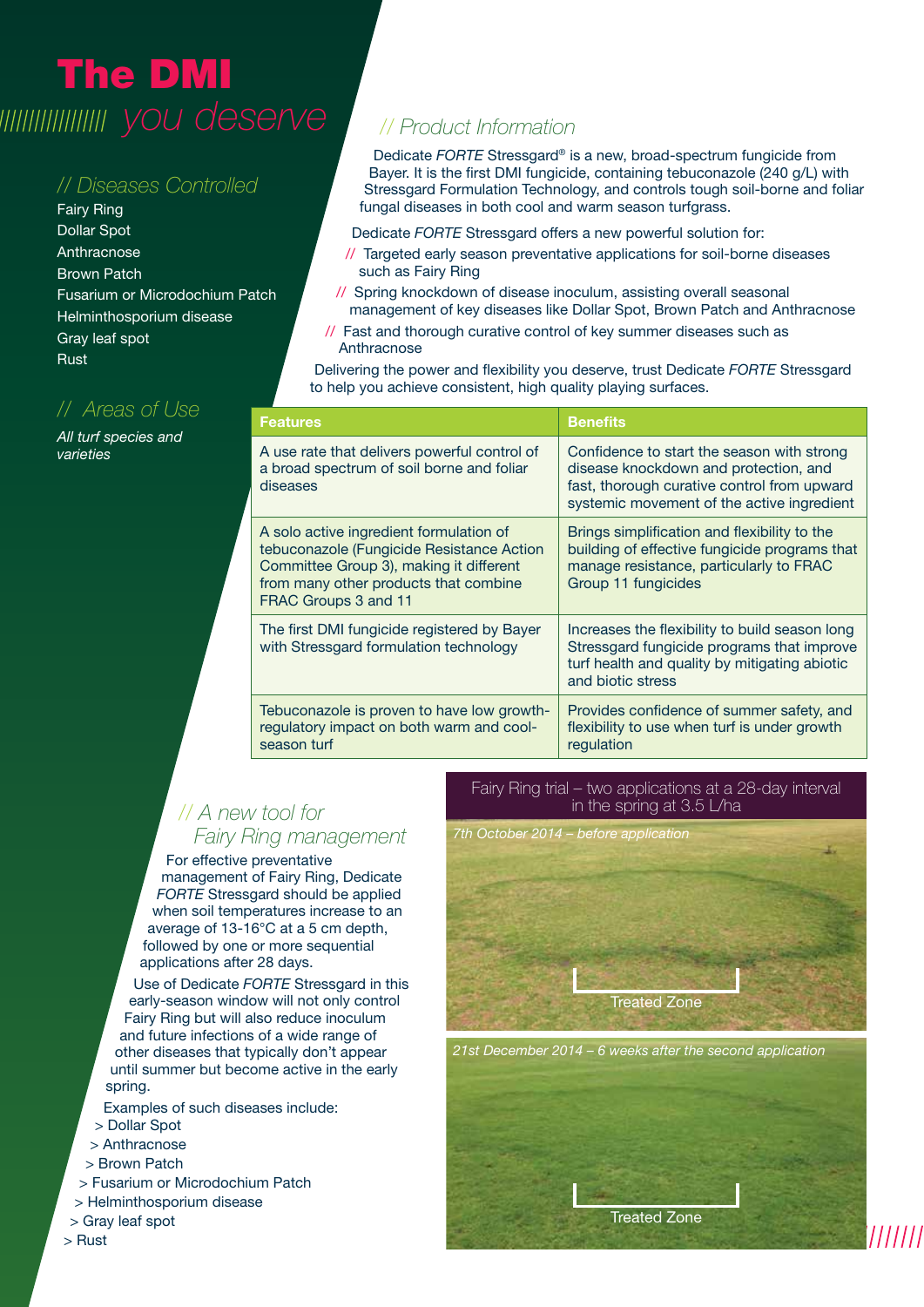

## *The Value of DMI Fungicides*

- // Some turf managers have moved away from the DMIs for various reasons, such as growth regulation concerns, or due to the introduction of new mode of action fungicides, but the DMI class of chemistry in Dedicate *FORTE* Stressgard offers some important benefits to turf managers:
	- > Broad spectrum disease control, covering both above ground and below ground diseases important across warm and cool-season turf
	- > An important rotation tool for resistance management
	- > Dedicate *FORTE* Stressgard can be used on coolseason greens throughout the year with no significant growth regulation or phytotoxicity (Fig. 1)



*Figure 1. Dedicate FORTE Stressgard improves turf quality compared to the untreated and a generic tebuconazole on creeping bentgrass/ wintergrass plots as measured by the area under the turf quality progress curve (AUTQPC). Applications were made every 14 days, from early summer in the Northern Hemisphere, 24 May to 18 July and included Primo®Maxx at 0.4L/hectare, Dedicate FORTE Stressgard at 3.2L/ hectare, and generic tebuconazole at the equivalent a.i. rate as Dedicate FORTE Stressgard. Letters are LSD (0.05) for comparing between treatments.* 

*University of Connecticut, 2018*

// **Research results: Early-season root optimization** A study on a couch green in North Queensland showed the benefits on root growth of applying a program of 2 Dedicate *FORTE* Stressgard applications in early spring, prior to the main summer stress in that geography.

 The addition of a Pythium knockdown product, Banol®, and a tool to manage plant pathogenic nematodes, Indemnify®, provided additional early season root growths benefit on a site with historic disease and nematode issues. Figure 2 shows core samples taken from the trial 8 weeks after the 2nd of two monthly applications.





Dedicate *FORTE* Stressgard Dedicate *FORTE* Stressgard + Banol

+ Banol + Indemnify